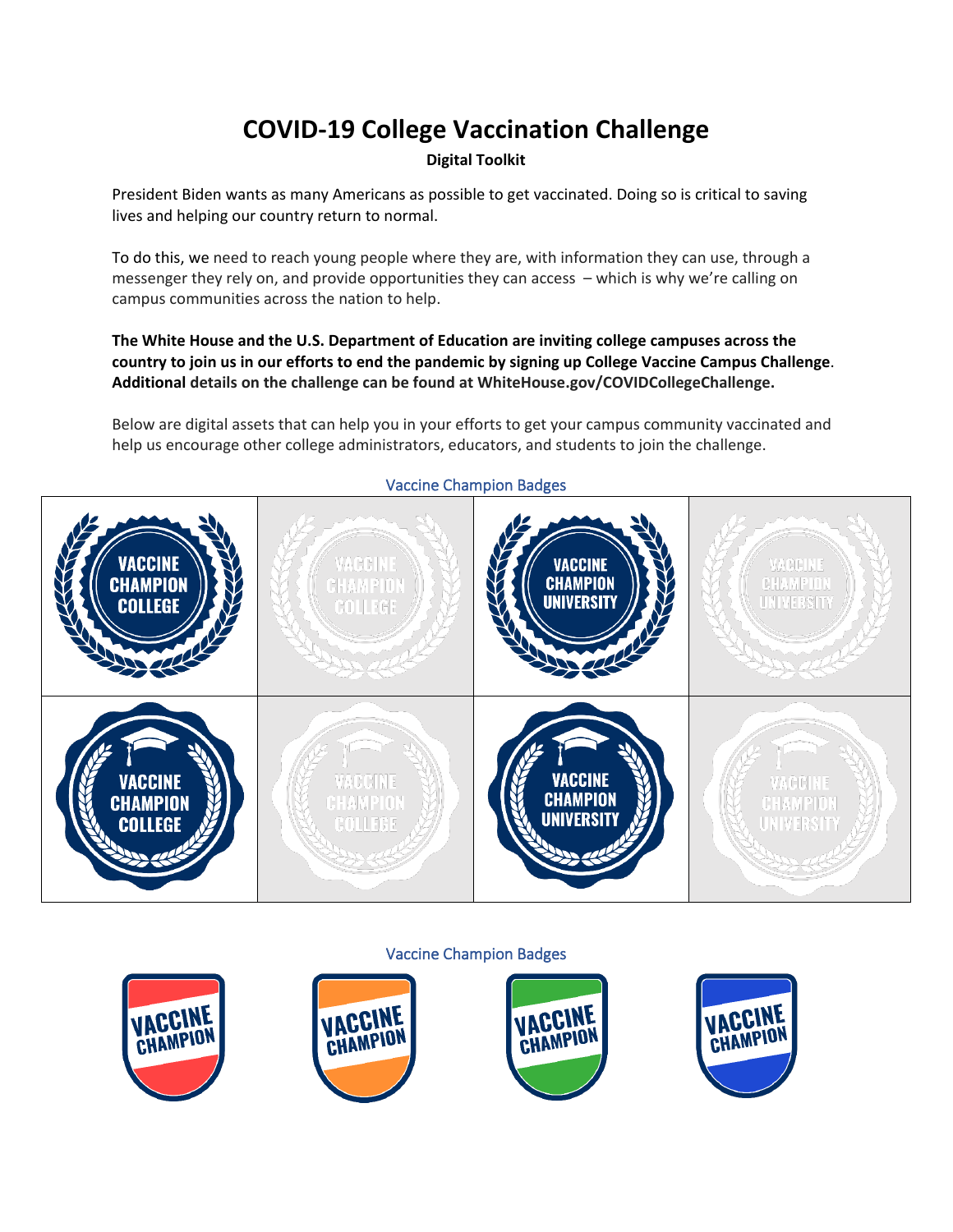

## Sample Administrator Social

We are doing this for every student, faculty, and staff member at our [college/university/school]. [Name of school] is taking the pledge and committing to action. Get the COVID-19 vaccine. #WeCanDoThis #COVIDCollegeChallenge WhiteHouse.gov/COVIDCollegeChallenge

To all our students, faculty, and staff members: #WeCanDoThis. We can keep each other safe by taking the #COVIDCollegeChallenge pledge, committing to action, and getting the COVID-19 vaccine. WhiteHouse.gov/COVIDCollegeChallenge

## Sample Educator Social

To all my students and fellow educators at [Name of school] - #WeCanDoThis. Take the pledge to protect our college community and become a #VaccineChampion. Together we can defeat #COVIDCollegeChallenge WhiteHouse.gov/COVIDCollegeChallenge

I'm taking the pledge with [Name of school] to become a Vaccine Champion College. Together we can make a difference. Together we can protect the community. Together #WeCanDoThis. #COVIDCollegeChallenge WhiteHouse.gov/COVIDCollegeChallenge

Ra-Ra-Ra!  $\leq$   $\leq$  Be legendary and lovable like [School/college mascot] by pledging to become a #VaccineChampion! Together #WeCanDoThis. #COVIDCollegeChallenge \$ WhiteHouse.gov/COVIDCollegeChallenge

## Sample Student Social

I am a [Vaccine Champion]  $\Box$ . Join me in a pledge to combat COVID-19 by getting the vaccine and encouraging others to do the same.���#COVIDCollegeChallenge WhiteHouse.gov/COVIDCollegeChallenge

[Vaccine Champions] unite!������������������ I pledge to keep us safe from COVID-19. We can vanquish this virus together with the COVID-19 vaccine.��������� #COVIDCollegeChallenge WhiteHouse.gov/COVIDCollegeChallenge